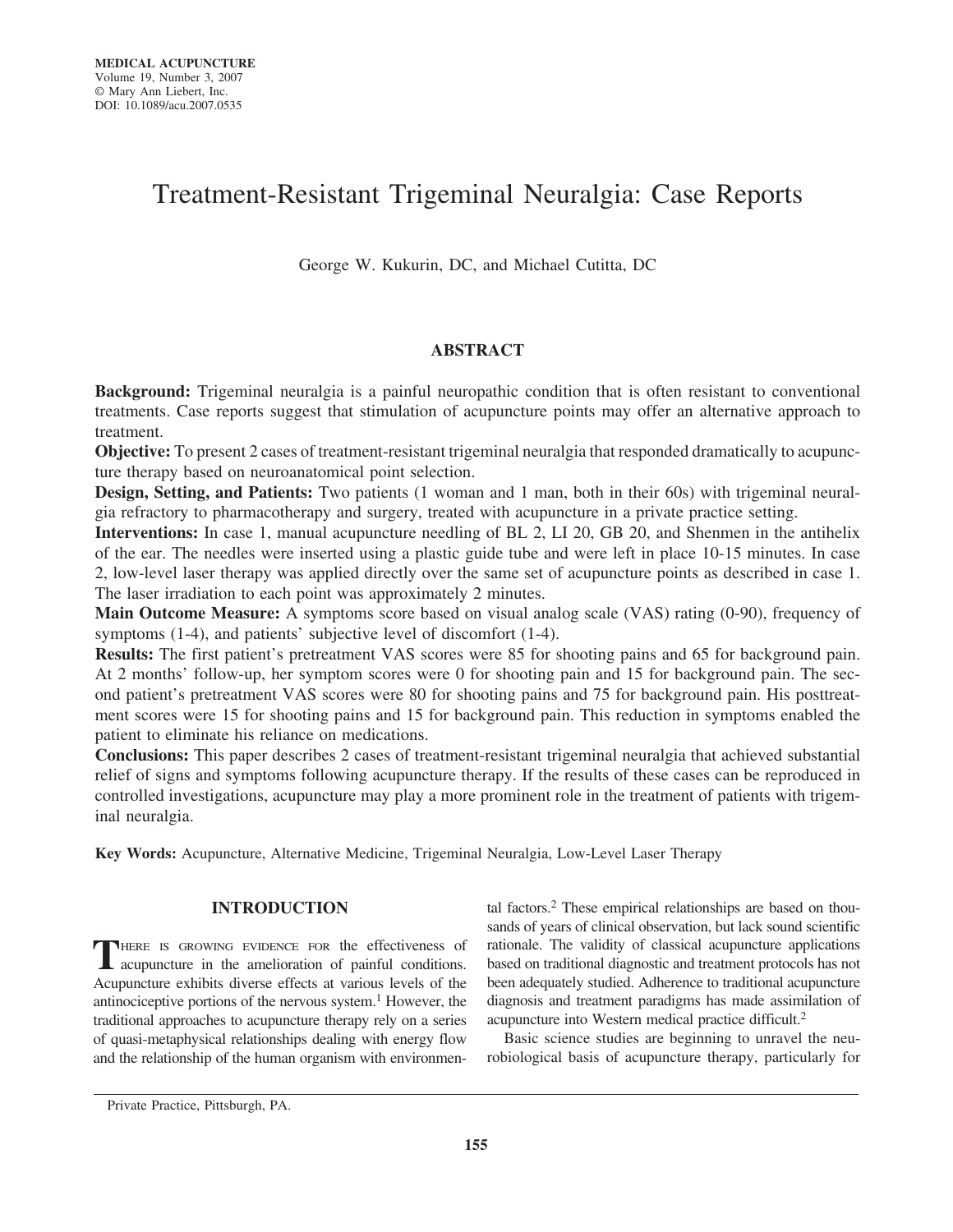pain control. We present 2 case reports that relied on the known neuroanatomical and neurophysiological connections between classical acupuncture points and the trigeminal system. It was these neurobiological relationships rather than traditional acupuncture diagnosis that formed the basis of acupuncture point selection in these cases of drug- and surgery-resistant trigeminal neuralgia.

## **CASE REPORTS**

# **Patient 1**

The patient was a 62-year-old woman with a history of recurrent episodes of trigeminal neuralgia. Her most recent bout was refractory to medications including gabapentin, 1800 mg, and pregabalin, 50 mg. At the time she presented for evaluation and treatment, her symptoms had persisted for more then 6 weeks. She reported burning pain in the left V2 trigeminal nerve field, and was experiencing frequent (10-20 daily) episodes of intense "lightning-like" shooting pains into her left cheek. She described these shooting pains as incapacitating (10 on a 10-point visual analog scale [VAS]). In addition, her anxiety level was high in anticipation of future attacks.

Physical examination revealed loss of light touch sensation in both the V1 and V2 distribution of the trigeminal nerve on the left. Otherwise, she was neurologically within normal limits. The patient had been treated by her family physician, a neurologist, a pain specialist, and a dentist prior to presentation.

A symptom score was developed that included VAS scores and factored in the frequency of symptoms and a bothersome rating score (Table 1). The patient's pretreatment symptom scores were 85 for shooting pains and 65 for background pain.

## **Patient 2**

The patient, a 67-year-old man, presented with a 10-yearplus history of trigeminal neuralgia pain. His history in-

TABLE 1. SYMPTOM SCORE BEFORE AND AFTER ACUPUNCTURE FOR TRIGEMINAL NEURALGIA\*

| Scale                | Shooting pain |          | Background pain |       |
|----------------------|---------------|----------|-----------------|-------|
|                      | <i>Before</i> | After    | <b>Before</b>   | After |
| Patient 1            |               |          |                 |       |
| <b>VAS</b>           | 10            | $\theta$ | $5 - 7$         |       |
| Symptom score        | 85            |          | 65              | 15    |
| Patient <sub>2</sub> |               |          |                 |       |
| <b>VAS</b>           | 9             |          | 8               |       |
| Symptom score        | 80            | 15       | 75              | 15    |

\*Symptom score: visual analog scale (VAS) score + symptom frequency + bothersome rating/ $20 \times 100$  (maximum score = 90). Symptom frequency: 25% of the day  $= 1$ , 50% of the day  $= 2$ , 75% of the day  $= 3$ , 100% of the day  $= 4$ . Bothersome rating: minimal  $= 1$ , slight  $= 2$ , moderate  $= 3$ , severe  $= 4$ .



**FIG. 1.** The relationship between acupuncture points of the head and neck and branches of the trigeminal nerve.

cluded neurovascular decompression surgery and gamma knife radiation for ablation of the trigeminal nerve. Despite extensive use of medications (carbamazepine, oxycodone/acetaminophen, and nonsteroidal anti-inflammatory drugs) and surgery, his signs and symptoms persisted (resulting in his loss of ability to continue leisure activities). The patient's symptom score pretreatment for shooting pains was 80, his background pain was 75 (Table 1).

## **METHODS**

Both patients were seen in a private practice setting. They were given a printed risk vs benefit analysis. Written informed consent was obtained prior to the initiation of treatment.

In Patient 1, manual acupuncture was administered; point selection was: BL 2, LI 20 , GB 20, and Shenmen in the antihelix of the ear (Figure 1). Needles were inserted using a